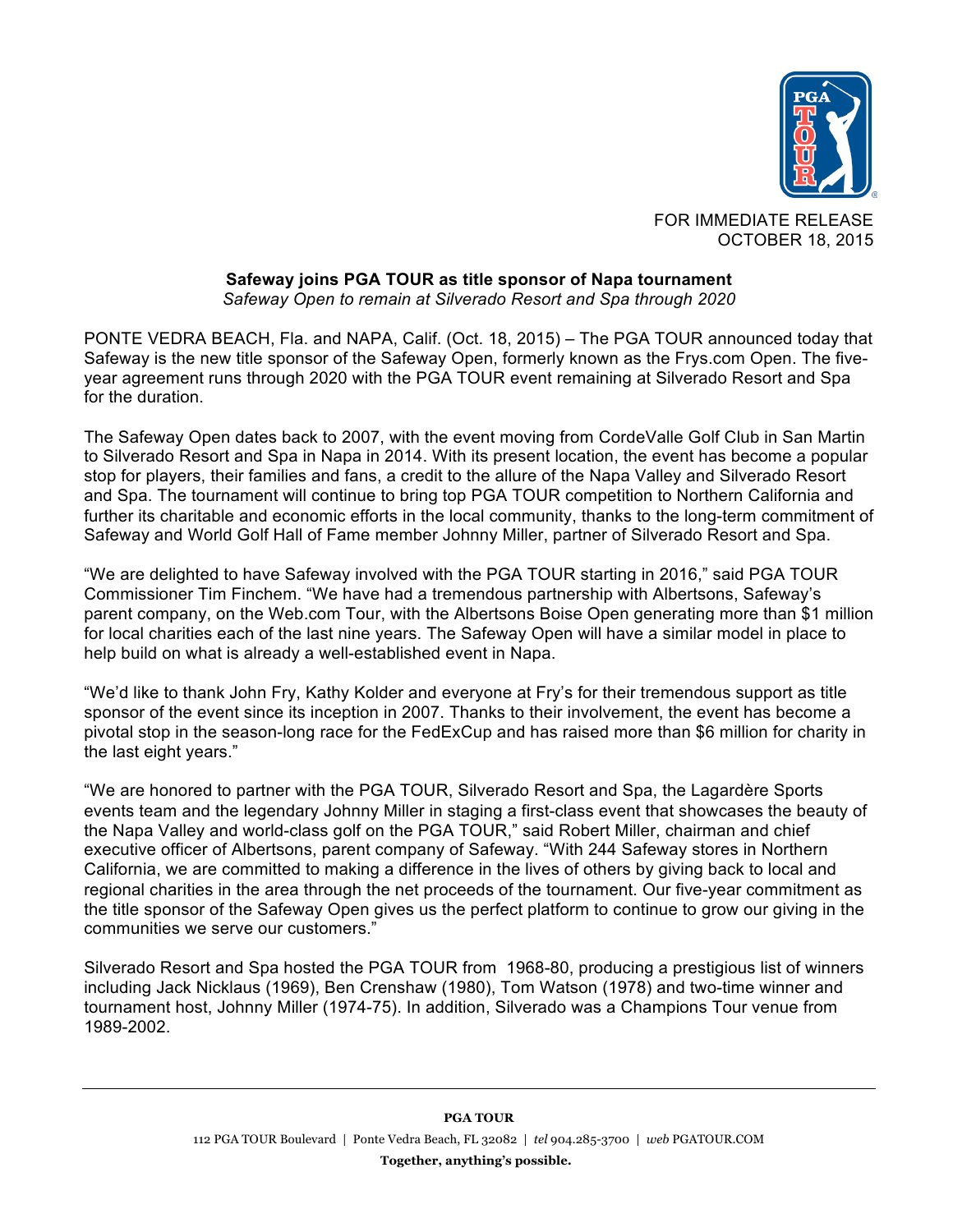

"This is great news," said Johnny Miller, the 2014 tournament honoree. "A big thanks to Bob Miller and Safeway for their commitment to keep this wonderful PGA TOUR golf tradition going in Napa. I am thrilled the tournament will remain at Silverado where I lived for many years with my family on the North course and have developed so many special life-long friends and memories."

## **About Safeway**

Safeway is one of the most well-recognized grocery retail brands in Northern California with a longstanding reputation for quality and service. Safeway is a division of Albertsons which is one of the largest food and drug retailers in the United States, with both a strong local presence and national scale. Albertsons operates stores across 33 states and the District of Columbia under 18 well-known banners including Albertsons, Safeway, Vons, Jewel-Osco, Shaw's, ACME, Tom Thumb, Randalls, United Supermarkets, Pavilions, Star Market and Carrs.

### **About PGA TOUR**

The PGA TOUR is the world's premier membership organization for touring professional golfers, cosanctioning more than 130 tournaments on the PGA TOUR, Champions Tour, Web.com Tour, PGA TOUR Latinoamérica, Mackenzie Tour-PGA TOUR Canada and PGA TOUR China.

The PGA TOUR's mission is to entertain and inspire its fans, deliver substantial value to its partners, create outlets for volunteers to give back, generate significant charitable and economic impact in the communities in which it plays, and provide financial opportunities for TOUR players.

Worldwide, PGA TOUR tournaments are broadcast to more than 1 billion households in 226 countries and territories in 32 languages. Virtually all tournaments are organized as non-profit organizations in order to maximize charitable giving. In 2014, tournaments across all Tours generated a record \$140.5 million for local and national charitable organizations, after surpassing \$2 billion in all-time charitable contributions early in the year.

The PGA TOUR's web site is PGATOUR.COM, the No. 1 site in golf, and the organization is headquartered in Ponte Vedra Beach, FL.

# **About Lagardère Sports & Entertainment**

A division of the Lagardère Group dedicated to Sports and Entertainment, Lagardère Sports deploys its international expertise in six complementary business lines: Events management; Talent representation; Stadium & Arena operations; Marketing services and brand activation; Media rights production and distribution; and sports academy management. Lagardère Sports has more than 1,300 employees and conducts business in more than 20 countries. Current Lagardère Golf clients include PGA TOUR stars Phil Mickelson, Jordan Spieth, Davis Love III, Luke Donald, and Keegan Bradley. The Lagardère Sports and Entertainment Golf Events Management Division is led by industry veteran Jeff Sanders.